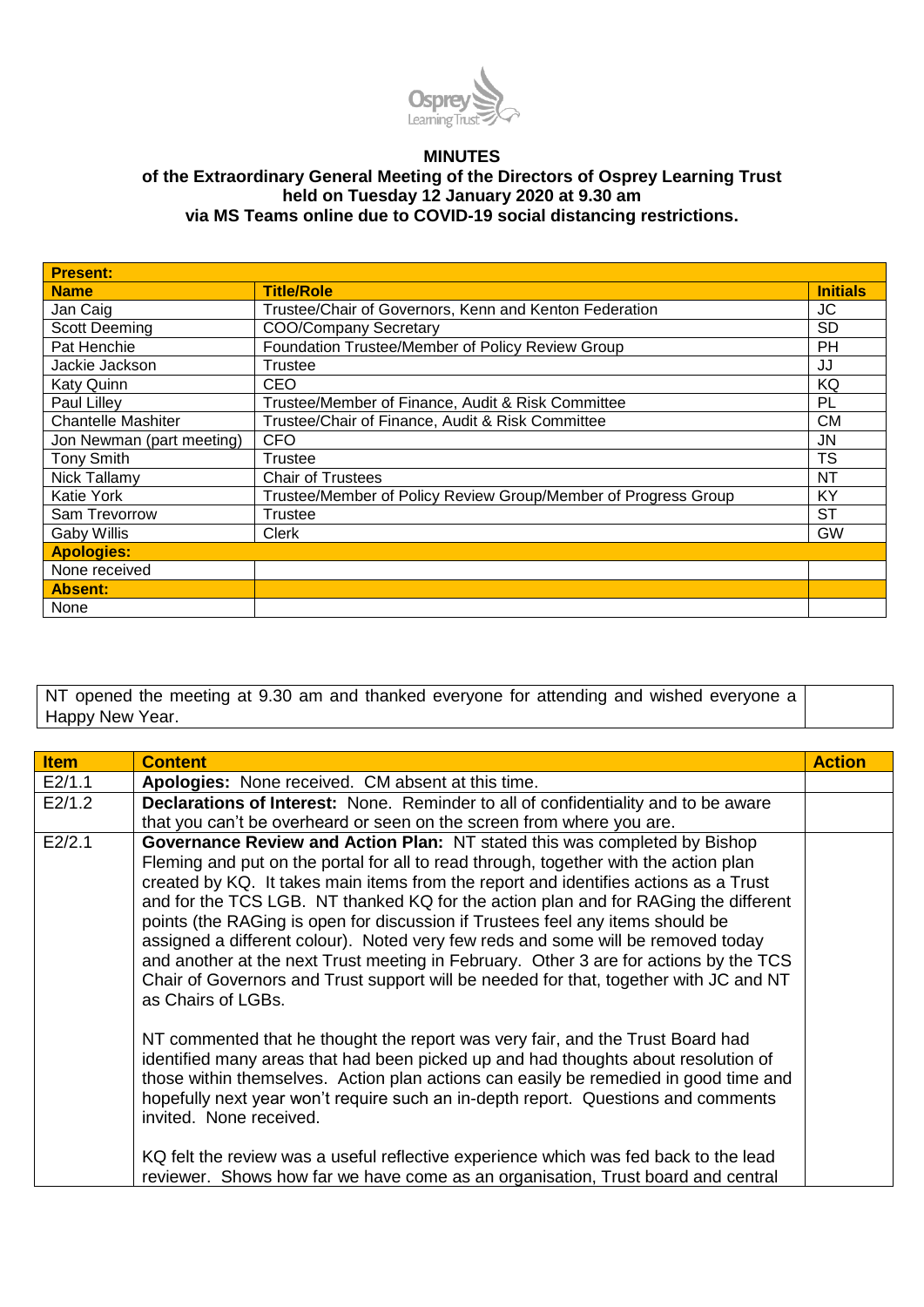

| <b>Item</b> | <b>Content</b>                                                                                                                                                                                                                                                                                                                                                                                                                                                                                                                                                                                                                                                                                                                                                                                                                                                                                                                                                                                                                                                                                                                                                                                                                                                                                                                                                                                                                                                                                                                         | <b>Action</b> |
|-------------|----------------------------------------------------------------------------------------------------------------------------------------------------------------------------------------------------------------------------------------------------------------------------------------------------------------------------------------------------------------------------------------------------------------------------------------------------------------------------------------------------------------------------------------------------------------------------------------------------------------------------------------------------------------------------------------------------------------------------------------------------------------------------------------------------------------------------------------------------------------------------------------------------------------------------------------------------------------------------------------------------------------------------------------------------------------------------------------------------------------------------------------------------------------------------------------------------------------------------------------------------------------------------------------------------------------------------------------------------------------------------------------------------------------------------------------------------------------------------------------------------------------------------------------|---------------|
|             | team and gives a clear road map of what is now needed as a Trust board and to<br>support TCS, particularly ER, in their governance. Compliance items around the Trust<br>will be ticked off but important thing going forward is how to support TCS governing<br>body to be effective. RAG is not set in stone and happy to amend. Intend action plan<br>to be a live document report back to board from CEO and other things added and<br>removed for Trust team to work through.                                                                                                                                                                                                                                                                                                                                                                                                                                                                                                                                                                                                                                                                                                                                                                                                                                                                                                                                                                                                                                                     |               |
|             | Q: Question on report – page 23 "as a result of trust policies being followed". Is that<br>being followed or not being followed?<br>KQ confirmed that is "not being followed". Within the executive summary the wording                                                                                                                                                                                                                                                                                                                                                                                                                                                                                                                                                                                                                                                                                                                                                                                                                                                                                                                                                                                                                                                                                                                                                                                                                                                                                                                |               |
|             | was around difficulties of Trust policies not being followed.                                                                                                                                                                                                                                                                                                                                                                                                                                                                                                                                                                                                                                                                                                                                                                                                                                                                                                                                                                                                                                                                                                                                                                                                                                                                                                                                                                                                                                                                          |               |
|             | Action: KQ to have this typo amended.                                                                                                                                                                                                                                                                                                                                                                                                                                                                                                                                                                                                                                                                                                                                                                                                                                                                                                                                                                                                                                                                                                                                                                                                                                                                                                                                                                                                                                                                                                  | KQ            |
|             | CM joined the meeting.<br>NT updated CM on meeting discussion so far. Invited CM to make any comments on<br>the report or action plan. No further comments or questions.                                                                                                                                                                                                                                                                                                                                                                                                                                                                                                                                                                                                                                                                                                                                                                                                                                                                                                                                                                                                                                                                                                                                                                                                                                                                                                                                                               |               |
| E2/3.1      | Establish formal committee structure with terms of reference: NT explained that<br>KQ identified some committees. This should normally be done at the beginning of the<br>school year but the situation dictated it be postponed until January. The governance<br>review report identified the need to fulfil committees and particular trustee links in<br>certain areas. Need to look at committee structure proposed, approve and implement.<br>FAR – already in place with TOR agreed at a previous meeting – no action required at<br>this meeting.<br>Vulnerable Children – new from Trustee point of view.<br>Progress - identified at a previous meeting.<br>Chairs - Chairs of LGBs, Chair of Trustees and CEO.<br>KQ gave some context for new Trustees that FAR, Vulnerable Children and Progress<br>about school performance, for the Trust team are the 3 risk areas. It is right that those<br>are committees of the board and recognised as such. FAR is already operating.<br>Progress is in infancy but have met and meetings are in the calendar and growing. JJ<br>and KQ have already spoken about data for safeguarding and vulnerable children and<br>that is in the pipeline for forming. This is the housekeeping meeting Trustees were<br>unable to do in September as wanted to wait for the governance review. This is also<br>now a formal structure. Chairs of those committees will not be Chair of the Board.<br>This is not a great change to our structure but just formalising to include in the SoD |               |
|             | and that the Chair and Vice Chair aren't sitting in too many places. KQ and ST spoke<br>about him picking up operations as a portfolio rather than a committee and thanks<br>were given to KY for joining policy group. CM's skills and experience in post-16<br>education linked well with careers and this is new. KQ stated this structure will be<br>proposed to the Members at their next meeting on 20 January for them to ratify as part<br>of SoD.                                                                                                                                                                                                                                                                                                                                                                                                                                                                                                                                                                                                                                                                                                                                                                                                                                                                                                                                                                                                                                                                             |               |
|             | It was noted that in the past these roles have been taken on within the full Board<br>meetings and all Trustees have taken part but separation and identification of lead<br>roles is best practice. Comments and queries were invited with regard to structure<br>document on portal.<br>Q: TOR for Performance (Progress) has a lot of references to Principal or Chair and<br>implication is it is talking about only one school.                                                                                                                                                                                                                                                                                                                                                                                                                                                                                                                                                                                                                                                                                                                                                                                                                                                                                                                                                                                                                                                                                                   |               |
|             | KQ: Progress group was set up to look specifically at ER as it moved into the<br>category of Requires Improvement and hit a trigger in terms of Trust intervention.<br>Proposal is to widen that remit to look at all schools' performance. Risk to Trust at the                                                                                                                                                                                                                                                                                                                                                                                                                                                                                                                                                                                                                                                                                                                                                                                                                                                                                                                                                                                                                                                                                                                                                                                                                                                                       |               |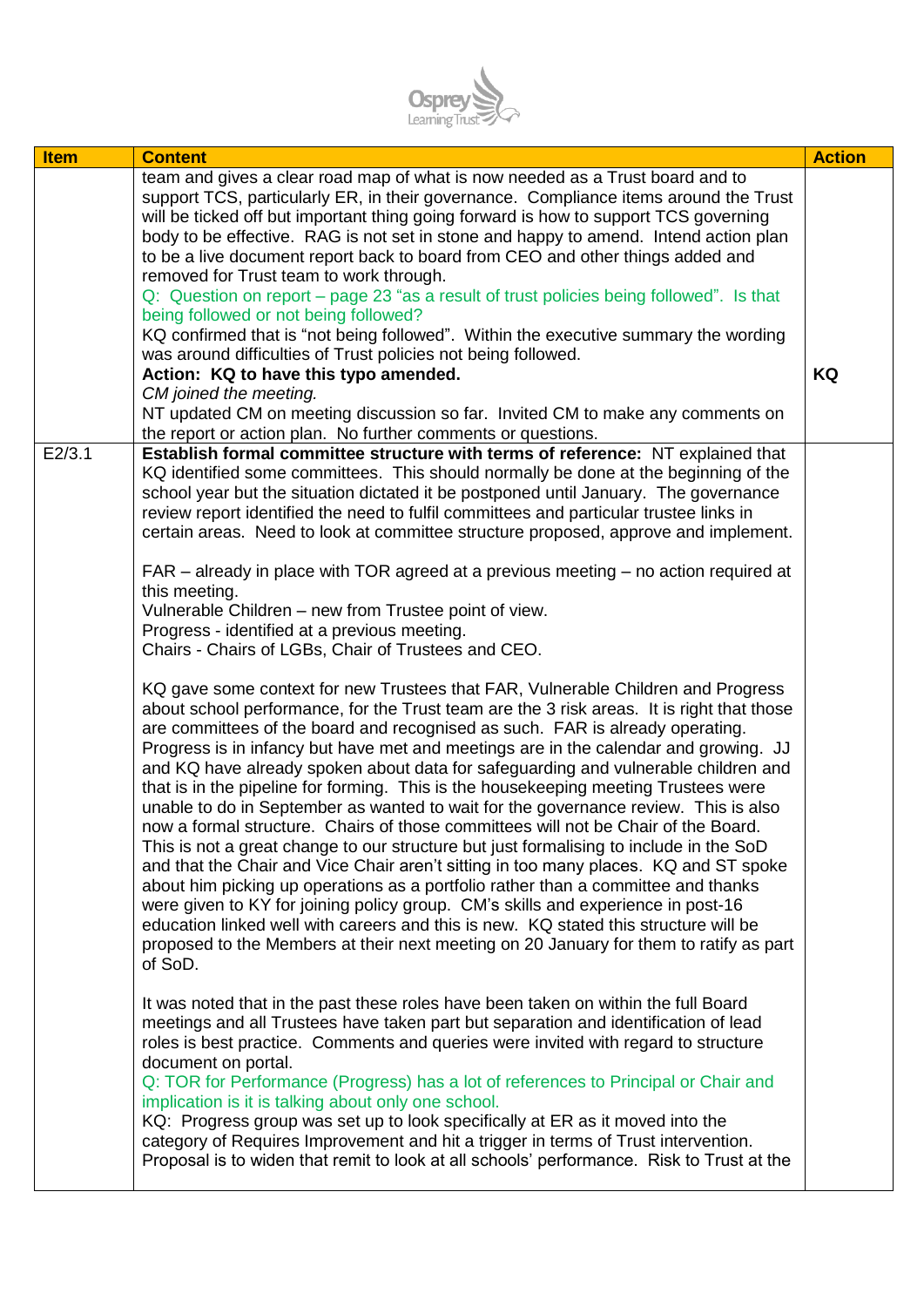

| <b>Item</b> | <b>Content</b>                                                                            | <b>Action</b> |
|-------------|-------------------------------------------------------------------------------------------|---------------|
|             | moment is ER and category it is sitting in so it is given more time in those meetings     |               |
|             | because of this. When schools have data again more will be included.                      |               |
|             | Action: Look at Performance Committee TOR at next meeting to widen                        | <b>KY/KQ</b>  |
|             | relevance to whole Trust. GW to add this to Performance Committee agenda                  | <b>GW</b>     |
|             | and for all Committees when they meet to include on their agenda to look at               | <b>GW/All</b> |
|             | their TOR. (This couldn't be done before today's meeting.)                                |               |
|             | Q: Is the meeting with Chairs of Governors formally a committee? Interpretation is        |               |
|             | that it would be Chair of Trustees, CEO and Chairs of Governors. Is it then formally a    |               |
|             | <b>Committee of the Trust?</b>                                                            |               |
|             | NT: See it as a proper committee with minuted meetings reported back to the Trust         |               |
|             | Board. Not sure if it needs TOR for this.                                                 |               |
|             | GW and KQ confirmed a committee of the board should have TOR. KQ's thought was            |               |
|             | that minutes would be shared with the board and LGBs to aide comms between the            |               |
|             | wider group. Want to recognise that vehicle of the Chair of Trustees and CEO              |               |
|             | meeting with Chairs of LGBs. It is for Trustees to decide if it needs to be a committee.  |               |
|             | ST advised if Trustees are not delegating any powers, which KQ confirmed they are         |               |
|             | not, then it doesn't need to be a committee. Understanding is this is an informal         |               |
|             | working group where chairs have a catch up. For housekeeping these should have            |               |
|             | some sort of record and for our purposes need a form of TOR in terms of what is to be     |               |
|             | discussed but not something formal enough that it needs board and member approval.        |               |
|             | NT stated he didn't want it to get lost but understood and suggested this be construed    |               |
|             | as a working group but with minutes going to board and LGBs. KQ suggested it be a         |               |
|             | standing item on Trust board agenda each time so it is not forgotten.                     |               |
|             | Action: GW to include Chairs' Group Update as standing item on Trust Board                | <b>GW</b>     |
|             | agenda.                                                                                   |               |
|             | JJ voiced concern about vulnerability of children during lockdown and that this can't     |               |
|             | wait until after lockdown. This was agreed and a meeting will be scheduled as soon        |               |
|             | as possible.                                                                              |               |
|             | Action: KQ and JJ to liaise and schedule meeting date via Teams.                          | KQ/JJ         |
|             |                                                                                           |               |
|             | Proposal to accept this committee structure and working groups and Trustee                |               |
|             | links with TOR on the understanding that TOR are reviewed at first meeting of             |               |
|             | each committee/group.                                                                     |               |
|             | Vote: For: 10 Against: 0 Abstained: 0 ACCEPTED                                            |               |
|             | Action: Add these items to the agenda for Members' Meeting on 20 January and              | <b>GW/TS</b>  |
|             | report back afterwards to confirm they were ratified.                                     |               |
| E2/3.2      | Establish Chairs' Committee: AGREED this will be a working party with Chair of            | AS/KQ         |
|             | Trustees, CEO, and Chairs of LGBs and included as a standing item on the formal           | <b>GW</b>     |
|             | board agenda each time for discussion.                                                    |               |
| E2/3.3      | Nominate/elect links for Careers, Ethos and Operations: Nominate and formally             |               |
|             | elect for each option: KQ confirmed she has spoken to everyone ahead of this to           |               |
|             | ensure everyone is happy with the proposed roles.                                         |               |
|             | <b>Careers</b> – CM confirmed she is happy to be nominated for this role. NT proposed, PL |               |
|             | seconded. Vote: For: 10 Against: 0 Abstained: 0 ELECTED                                   | <b>GW</b>     |
|             | <b>Ethos</b> – PH confirmed she is happy to be nominated for this role. NT proposed, TS   |               |
|             | seconded. Vote: For: 10 Against: 0 Abstained: 0 ELECTED                                   |               |
|             | <b>Operations</b> – ST confirmed he is happy to be nominated for this role. NT proposed,  |               |
|             | PH seconded. Vote: For: 10 Against: 0 Abstained: 0 ELECTED                                |               |
|             | <b>Policy working group</b> $-$ KY and PH confirmed they are happy to continue and this   |               |
|             | already in place. NT proposed TS seconded. Vote: For: 10 Against: 0 Abstained:            |               |
|             | 0 ELECTED                                                                                 |               |
|             |                                                                                           |               |